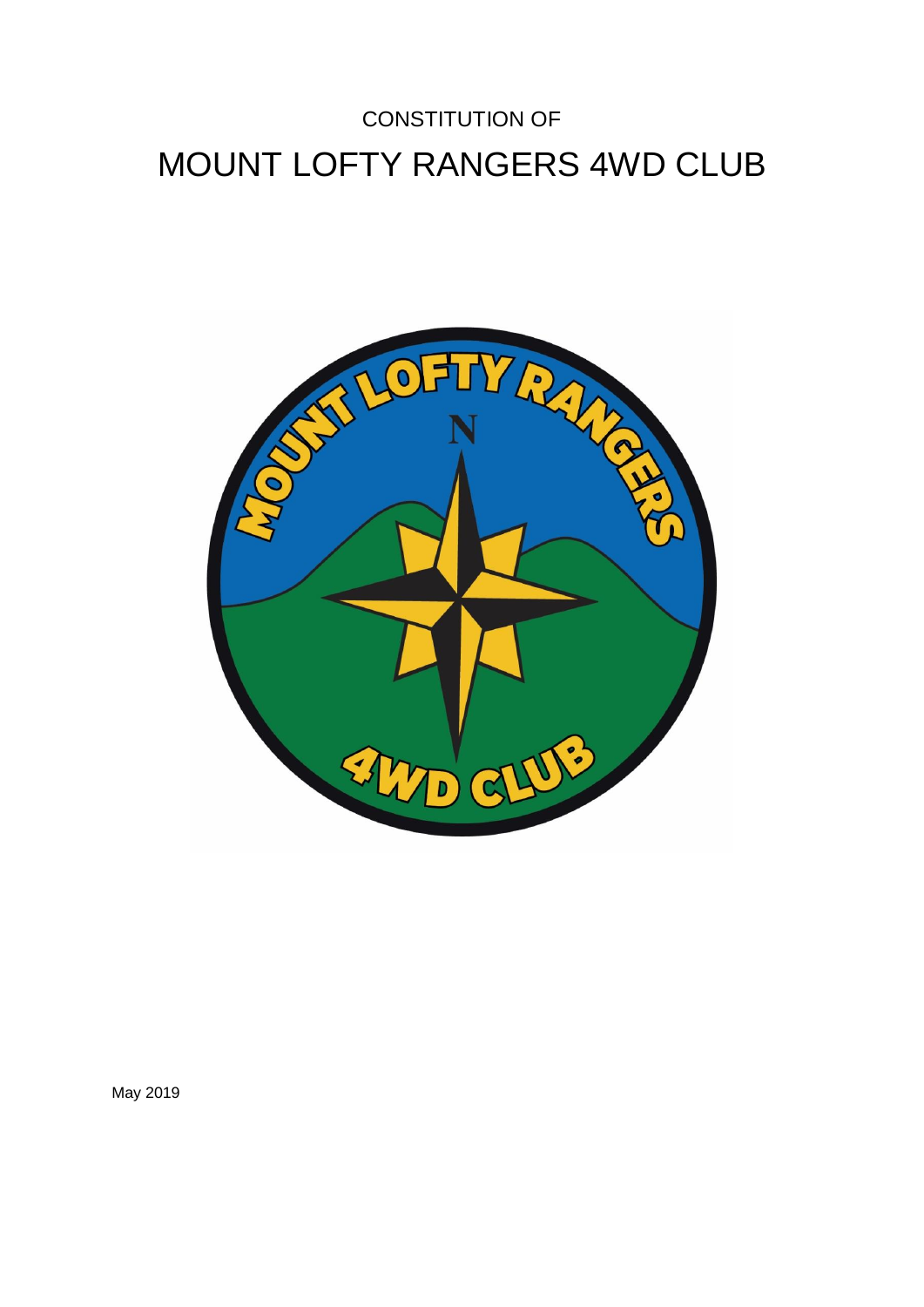#### **CONSTITUTION - MOUNT LOFTY RANGERS 4WD CLUB INCORPORATED**

## **NAME**

1. The name of the Club shall be "Mount Lofty Rangers 4WD Club Incorporated".

## **DEFINITIONS**

- 2. In these rules, unless the contrary intention appears, the following words and expressions shall have the following meanings respectively:
	- (i) "the Act" means the Associations Incorporation Act 1985 as amended from time to time;
	- (ii) "the Club" means the association to be known by these rules as "Mount Lofty Rangers 4WD Club Incorporated";
	- (iii) "Committee" means the committee of management of the club;
	- (iv) "Director" or "Directors" means a member or members of the committee of management of the club;
	- (v) "notice in writing" means a notice either hand delivered or sent by post or by email or by any other electronic means;
	- (vi) "Secretary" includes any person or persons appointed for the time being to perform the duties of Secretary;
	- (vii) "Seal" means the Common Seal of the Club.
	- (viii) "Special Resolution" means a resolution passed at a duly convened meeting of the members of the Club if-
		- (a) at least 21 days notice in writing specifying the intention to propose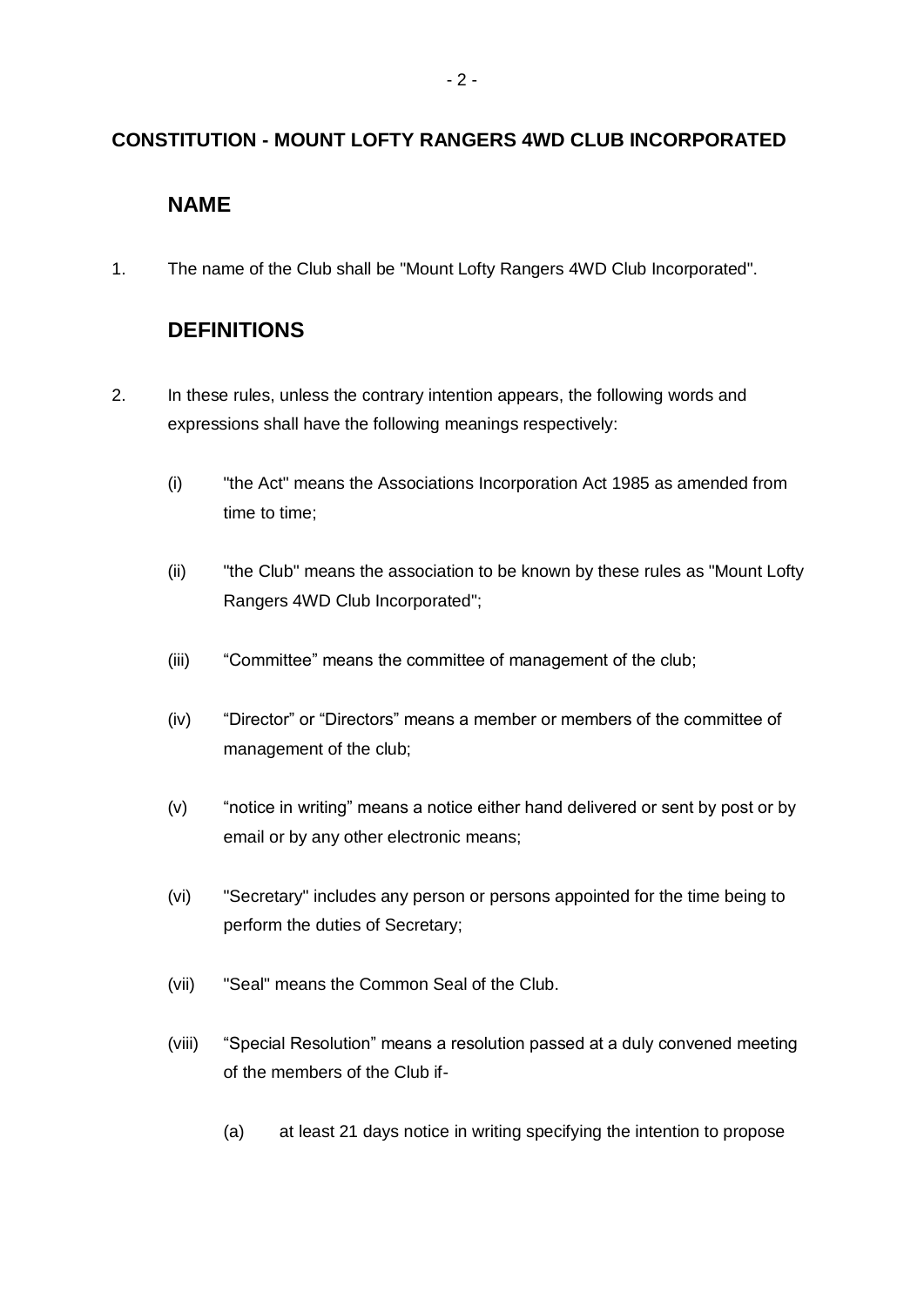the resolution as a special resolution has been given to all members of the Club; and

- (b) it is passed at a meeting referred to in this paragraph by a majority of not less than three-quarters of such members of the Club as, being entitled to do so, vote in person or, where proxies are allowed, by proxy, at that meeting;
- (ix) Words importing the singular number include the plural and the converse applies.
- (x) Words importing males include females.
- (xi) Words importing persons include corporations, companies, associations and institutions.

## **MISSION**

3. To encourage and promote family orientated recreation; activities (in particular into areas inaccessible to other forms of transportation), organise Club trips which include activities such as bushwalking, photography, caravanning, bird watching, fossicking, fishing and camping etc.

# **OBJECTS AND PURPOSES**

- 4. The objects and purposes of the Club shall be:
	- (i) To provide a common meeting place for all people with similar interests in four wheel driving;
	- (ii) To actively support the conservation of the natural environment and to liaise with the controlling authorities;
	- (iii) To foster members' knowledge of the nature of the land traversed and its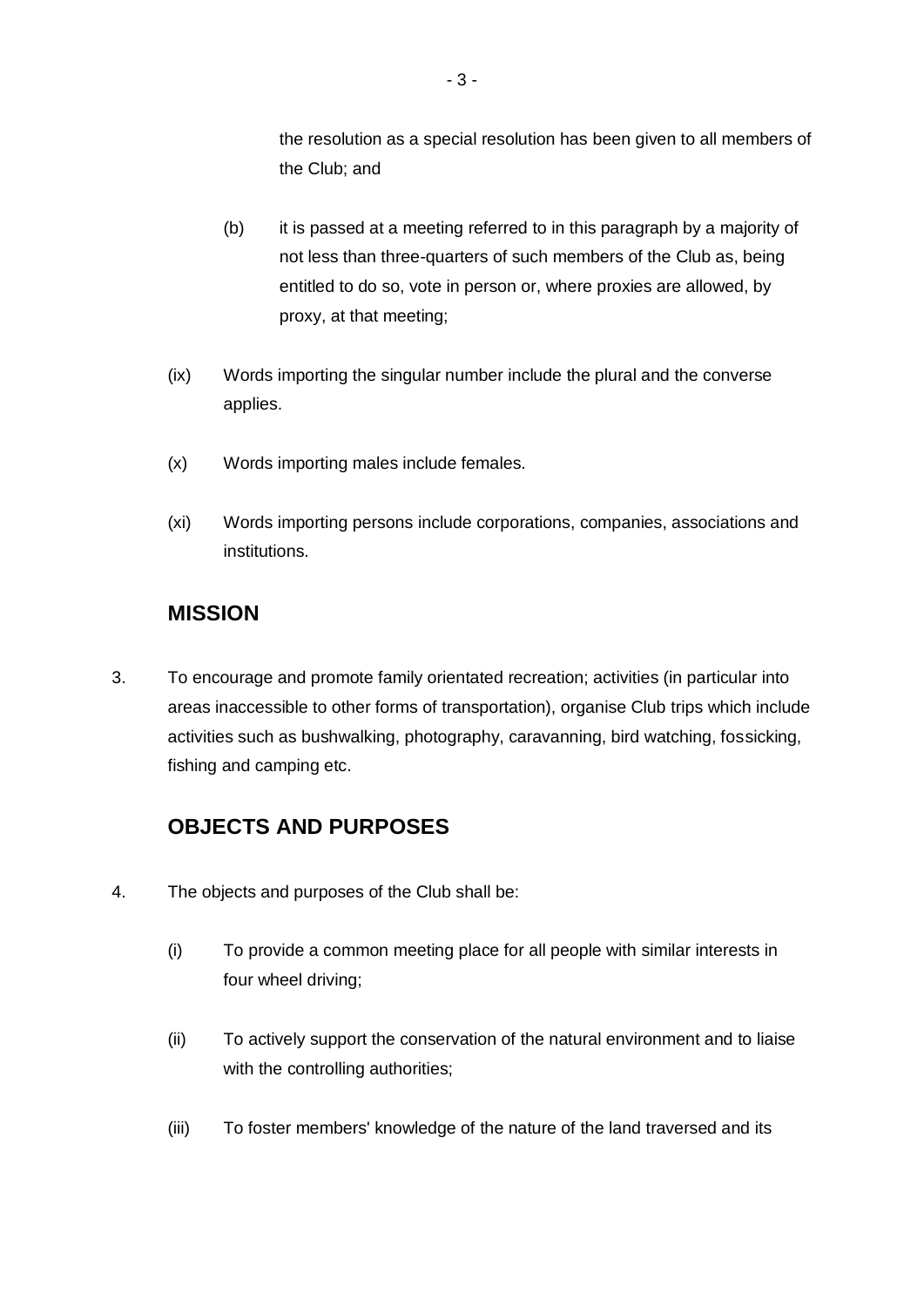conservational requirements and management;

- (iv) To conduct meetings whereby members may gain knowledge in vehicle handling, equipment, navigation, minimal impact camping, travel safety, care and maintenance of their vehicle, equipment and the environment;
- (v) To facilitate the purchase of equipment for the members' benefit;
- (vi) To maintain access to public lands, public road reserves and public access routes. To undertake campaigns to maintain this access which are consistent with conservation of natural resources.
- (vii) To promote responsible multiple use of public lands;
- (viii) To promote the requirements and benefits of 4WD touring amongst land management agencies.

#### **POWERS**

- 5. The Club shall have the following powers:
	- (i) to acquire, hold, deal with and dispose of any real or personal property;
	- (ii) administer any property or trust;
	- (iii) open and operate bank accounts;
	- (vi) invest and deal with the moneys of the Club in such manner as may from time to time be determined by the Directors.
	- (v) to borrow money upon such terms and conditions as the Club thinks fit;
	- (vi) to give such security for the discharge of liabilities incurred by the Club as the Club thinks fit;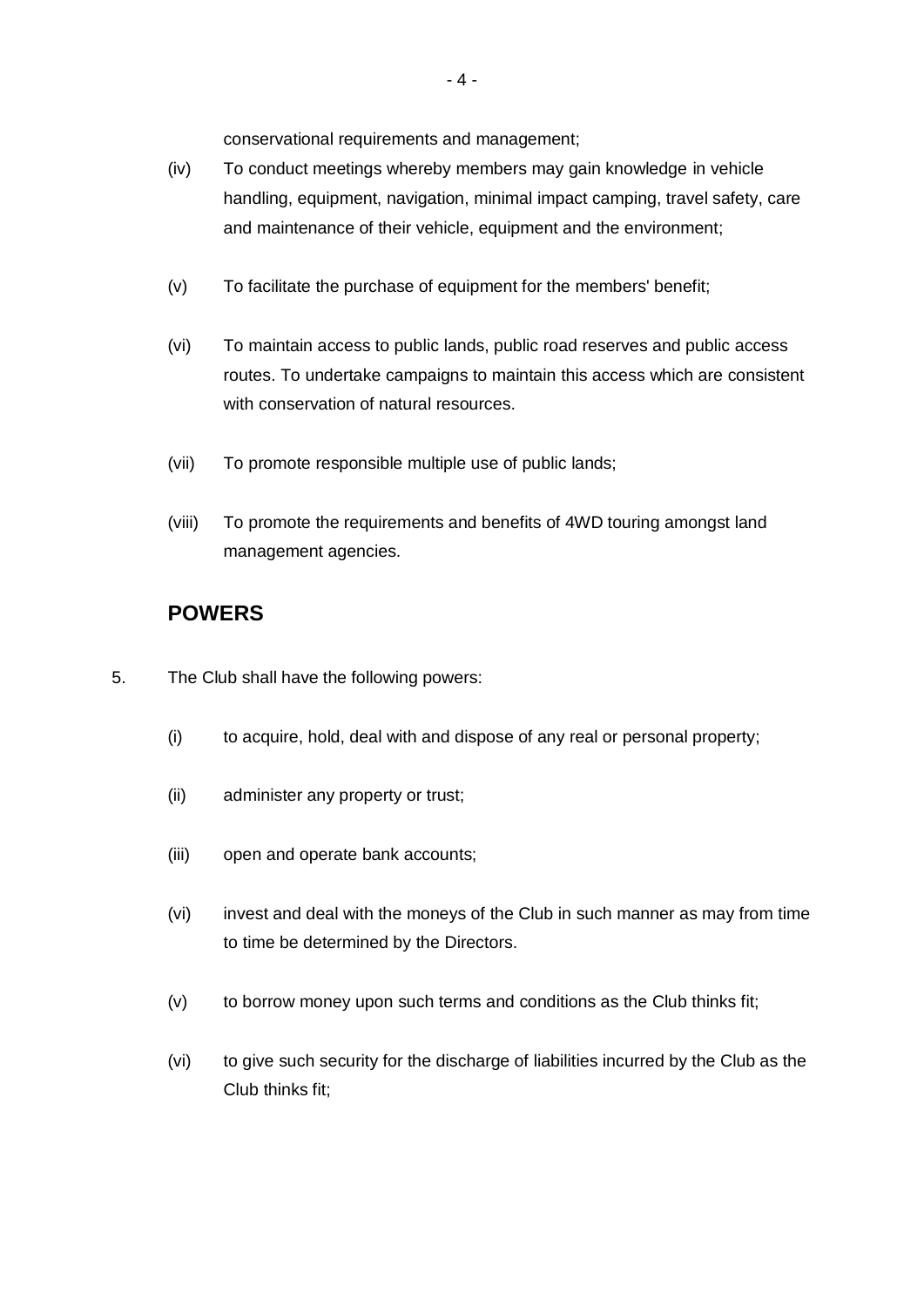- (vii) to appoint agents to transact any business of the Club on its behalf;
- (viii) to enter into any contract it considers necessary or desirable;
- (ix) to retain or employ persons the Club desires to employ in connection with the objects of the Club and to pay therefore such fees or remuneration as may be considered expedient;
- (x) to make application for grants, subsidies and/or other assistance;
- (xi) to make, draw, endorse, accept, execute, discount, issue and negotiate to buy, sell and deal in bills of exchange, promissory notes, drafts, bills of lading, bonds, stocks and shares, guarantees and all other negotiable or transferable instruments and to buy and sell foreign exchange;
- (xii) to do all such other lawful things as may be incidental to or conducive to the attainment of the above objects.

# **ASSETS AND INCOME**

6. The Club shall not distribute to its members by way of dividend or otherwise any of the assets or income of the Club.

# **PERSONAL LIABILITY**

7. No member of the Club shall as such member be under any personal liability to any creditor of the Club save and except in respect of those debts or liabilities incurred by or on behalf of the Club prior to incorporation.

#### **SCOPE OF MEMBERSHIP**

8. The intention of the Club in granting membership is to base the membership upon a single four wheel drive vehicle, and to include all persons in the family group having the authorised and regular use of that vehicle.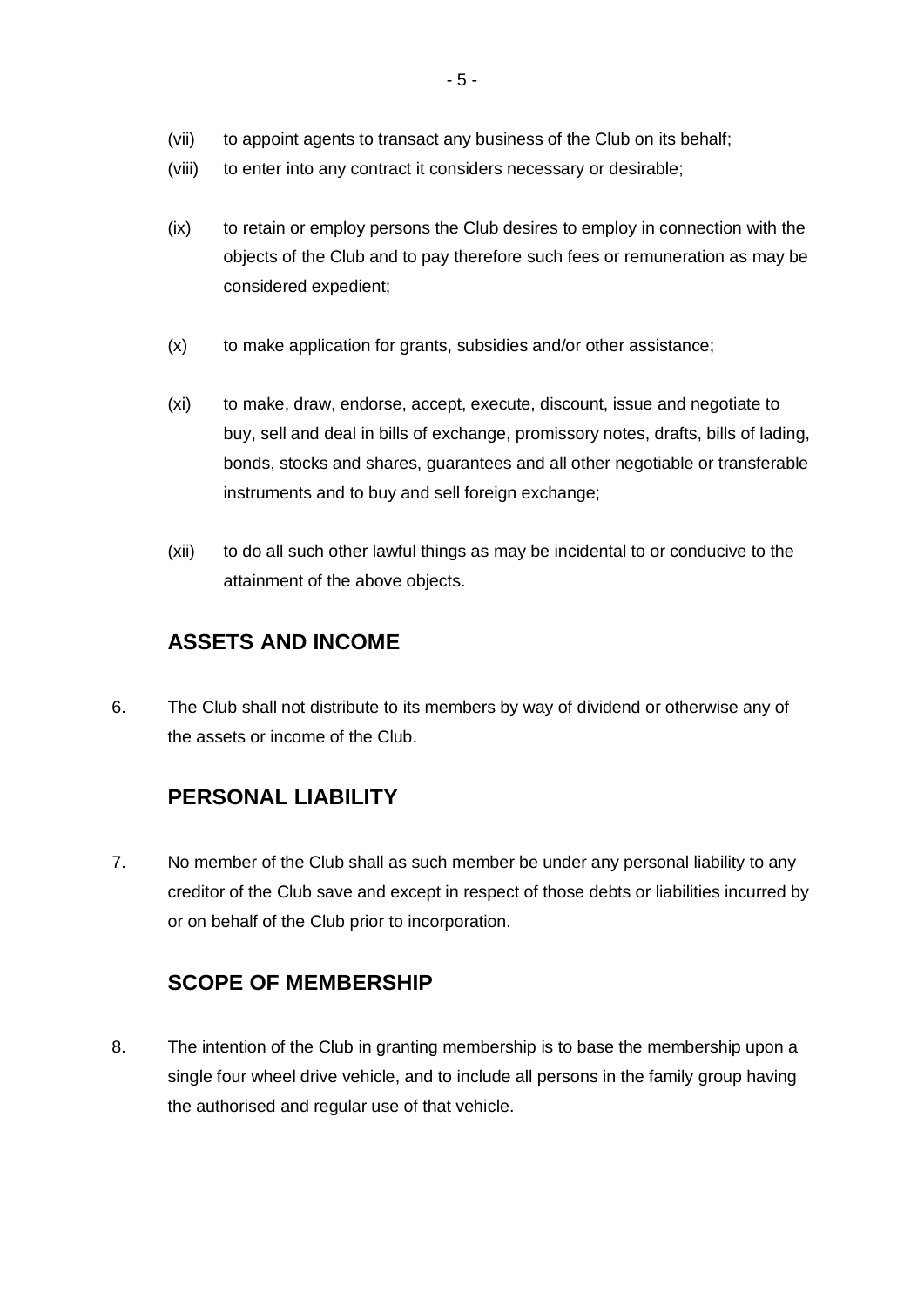- 9. The scope of the family group, for the purpose of a single Club membership shall be interpreted as widely as may be considered reasonable at the discretion of the Directors, but shall include both parents and children who normally reside together.
- 10. All those persons covered by any one membership shall be referred to in these rules collectively as the "member".
- 11. In the event that a member has the use of more than one four wheel drive vehicle to be used on any Club event, or for which a benefit of any kind offered by the Club to its members is to be derived, then an additional membership shall be required for any such vehicle other than the first.

#### **MEMBERS**

- 12. (i) There shall be members of the Club, Officer members and Director Members;
	- (ii) Director Members and Officer members shall be those persons constituting the Committee of management of the Club (hereinafter referred to as "the/a Director(s) or the/an Officer(s)").
- 13. A person shall become a member:
	- (i) upon attending three Club activities, one of which must be a Club trip;
	- (ii) (a) upon his or her application for membership being accepted by the Directors; or
		- (c) upon being nominated as a member by the Directors and upon his or her acceptance of his or her nomination as a member either in writing or by conduct; and
	- (iii) upon payment of a subscription fee and joining fee as per clause 44 of these rules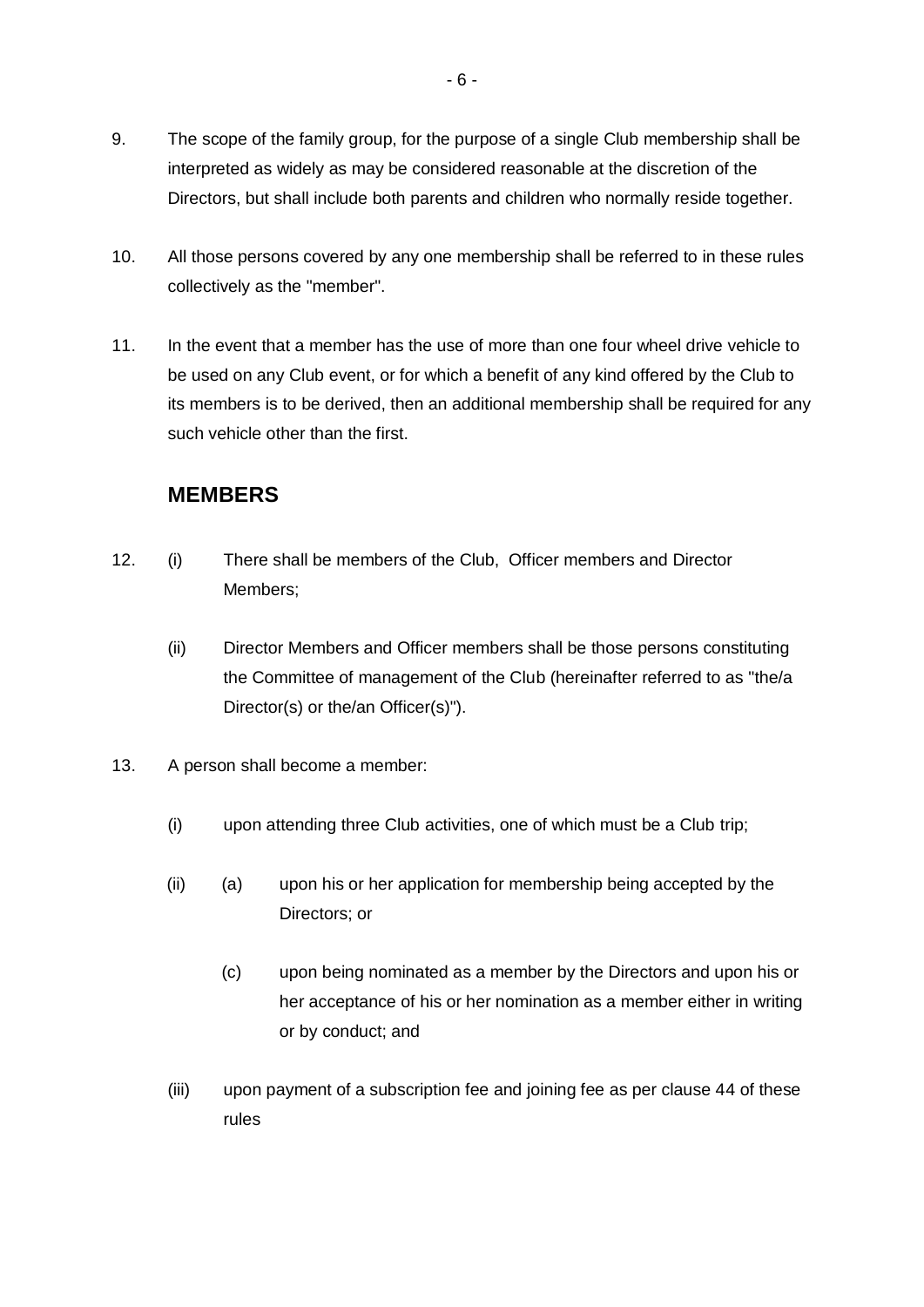- 14. The Directors may at any time determine that there shall be other classes of members than specified in paragraph 12 and may classify them as:
	- (i) honorary members;
	- (ii) life members;
	- (iii) or otherwise as they may from time to time determine.

# **LIFE MEMBERS**

15. In determining the qualification for classification as a life member the Committee shall consider whether a member has in the opinion of the Committee rendered such service to the Club for its betterment and the promotion of its objects as to be entitled be classified as a life member of the Club.

## **DIRECTORS**

- 16. The management of the Club and of its business, property and affairs is by these Rules vested in the Directors (together or in quorum constituting the Committee of the Club) and they shall promote the objects and purposes of the Club in accordance with these Rules and they shall cause all proper records and accounts to be kept.
- 17. The Directors shall consist of a President, a Vice President, a Treasurer, a Secretary (who shall be the Public Officer), an Association Delegate, a Trip Coordinator and a Membership Coordinator and shall be elected from the members at the annual general meeting of the Club.
- 18. (i) The President, Secretary, Vice President and Treasurer shall each be elected every second year shall hold office until the annual general meeting two years after his or her election when he or she shall retire from office and shall be eligible for re-election provided that he or she shall hold office until his or her successor is duly elected.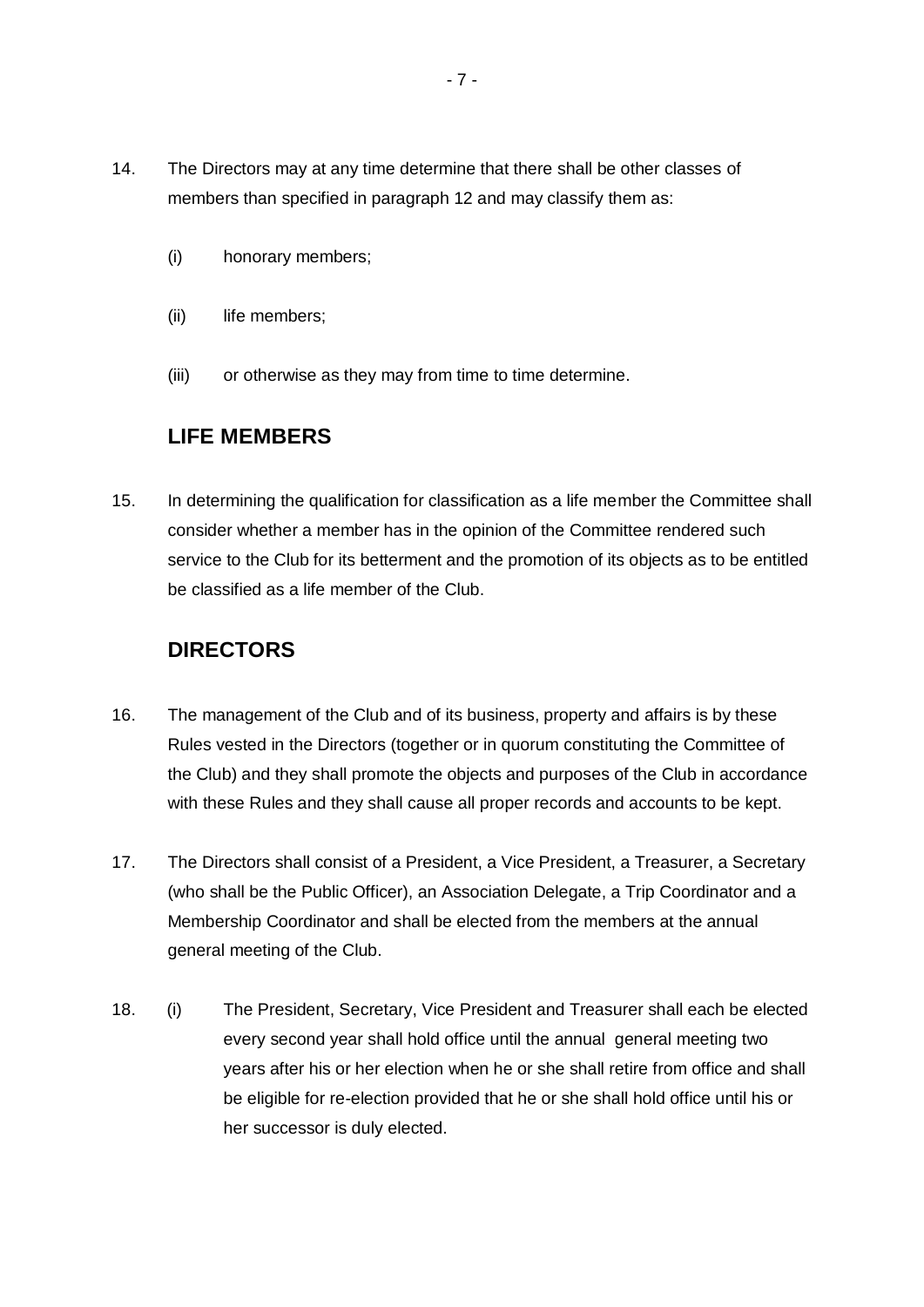- (ii) The President and Secretary and the Vice President and Treasurer shall be elected in different consecutive years.
- 19. The remaining Directors shall be elected and shall hold office until the next ensuing annual general meeting when he or she shall retire from office and shall be eligible for re-election provided that he or she shall hold office until his or her successor is duly elected.
- 20. Nominations for the election of a President, a Vice-President, a Treasurer, a Secretary, an Association Delegate, a Trip Coordinator and a Membership Coordinator shall open and close on dates as determined by the Directors and be notified to the members as per clause 33. If more candidates are nominated than the required number, the election shall then be made in such manner as the President may decide.
- 21. A Director may retire from office by giving seven (7) days' notice in writing to the Secretary of his or her intention so to do and such resignation shall take place upon the expiration of the notice or its earlier acceptance by the Directors.
- 22. The Club may at a meeting specially summoned for the purposes remove any Director before the expiration of the period of his or her office and appoint another qualified person in his or her place.
- 23. In the event of any vacancy occurring in the office of President or among the other Directors, the continuing Directors shall fill the vacancy and may act notwithstanding such vacancy but if the number falls below five (5), they shall not act except for the purpose of filling any vacancy.
- 24. The Directors may meet together for the dispatch of business, adjourn and otherwise regulate their meetings as they think fit.
- 25. A decision of the Directors shall be decided by a majority of the votes of those present and a memorandum signed by all the Directors shall have the same effect as a resolution to that effect duly passed at a meeting.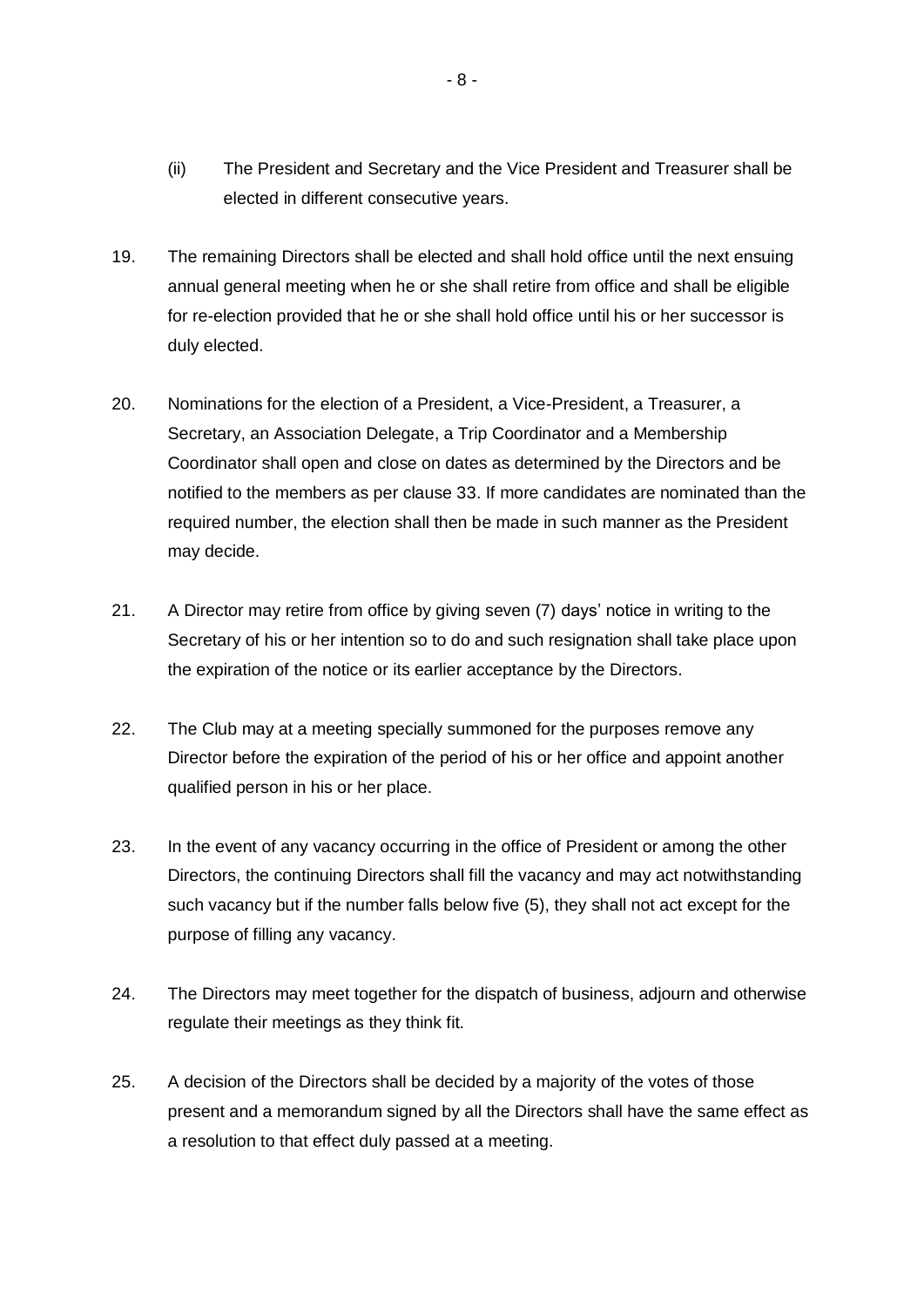26. The quorum for a meeting of the Directors shall be five (5).

# **OFFICERS OF THE CLUB**

- 27. The Directors may appoint one or more Officers of the Club.
- 28. Officers shall be elected from the membership at the Annual General Meeting of the Club each year and each Officer shall hold office until the next ensuing Annual General Meeting, when he or she shall retire from office and be eligible for reelection.
- 29. Directors may appoint Officers from time to time.
- 30. Each Officer of the Club shall exercise and carry out his or her powers and duties in accordance with any specific directions of the Directors and, subject thereto, an Officer shall have the same authority as the Directors in relation to the matter for which the Officer is so empowered by the Directors.
- 31. Each Officer shall periodically, or as and when directed by the Directors, report his or her activities to the Directors.

#### **GENERAL MEETINGS**

- 32. There shall be held each calendar year an annual general meeting of the Club, at such place and time as the Directors may determine.
- 33. Notice in writing of the annual general meeting shall be given to the members fourteen (14) days prior to the date fixed for the meeting.
- 34. The Directors shall obey the directions of any general meeting of the Club.
- 35. At each annual general meeting, the Directors shall submit to the members all proper accounts and a report which shall contain a summary of the activities of the Club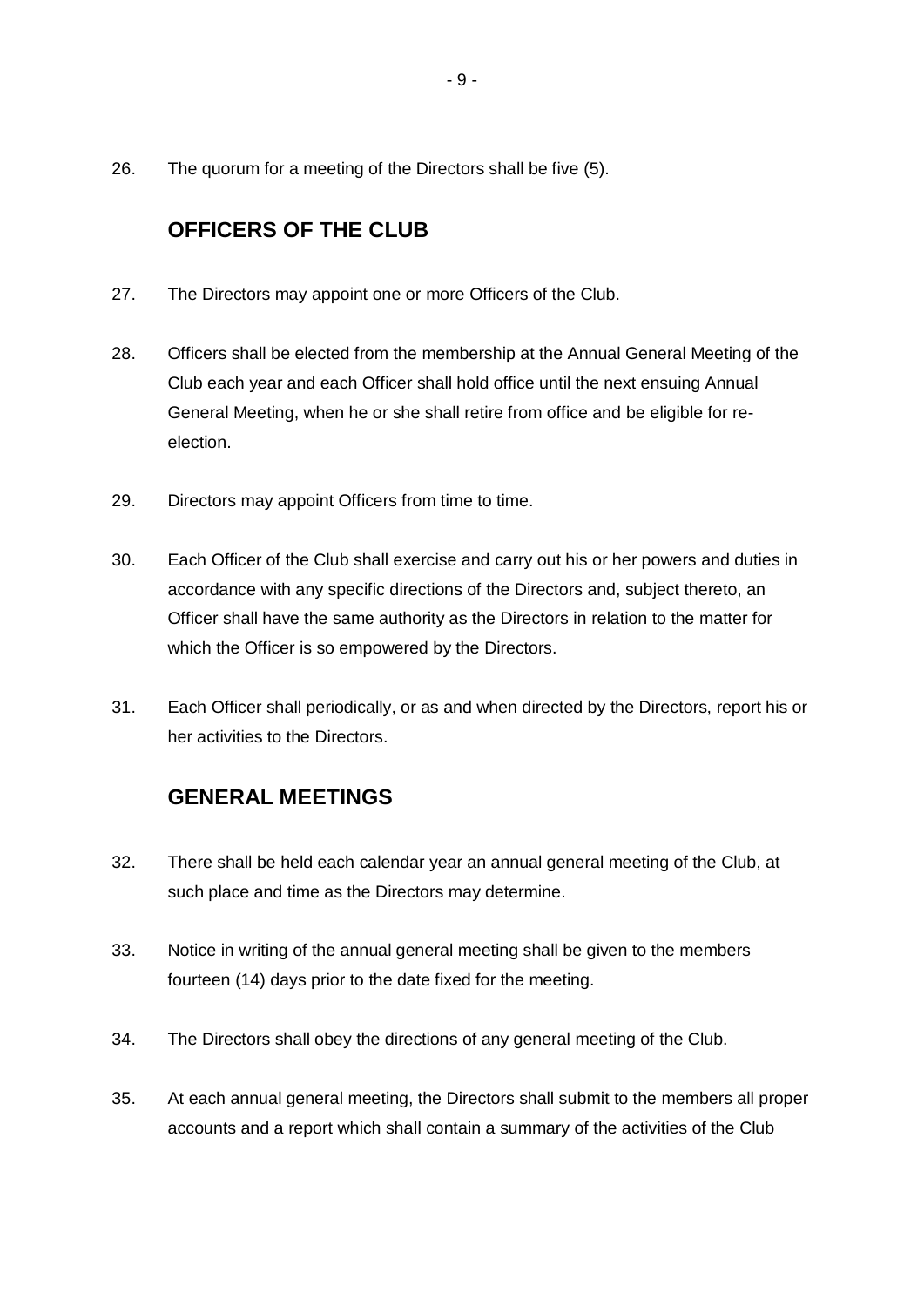during the period since the last annual general meeting.

- 36. Thirty three percent (33%) of members of the Club who have paid their membership subscription for the then current year as per clause 44 of these rules and are present in person or by proxy shall be a quorum for a general meeting.
- 37. Every single Club member (as defined within rules 8 to 11 of this Constitution) present in person or by proxy shall have one vote.
- 38. The order of business and general conduct at general meetings shall (subject to any direction of the Directors) be in the discretion of the President.
- 39. All minutes, correspondence, books, accounts and other documents and electronic records relating to the affairs of the Club shall, upon resolution, be produced to the members at a general meeting.

# **SPECIAL MEETINGS**

- 40. The Directors may call a special general meeting of the club at any time.
- 41. Upon a requisition in writing of not less than thirty three percent (33%) of members of the Club who have paid their membership subscription for the then current year as per clause 44 of these rules, the committee shall within one month of the receipt of the requisition, convene a special general meeting for the purpose specified in the requisition.

# **PRESIDENT**

42. The President of the Club or, in his or her absence, the Vice President shall be the Chairperson at meetings of the members or of the Directors and if the President and Vice President are absent, or unwilling to act, a nominated member approved by a majority of members then present shall be Chairperson.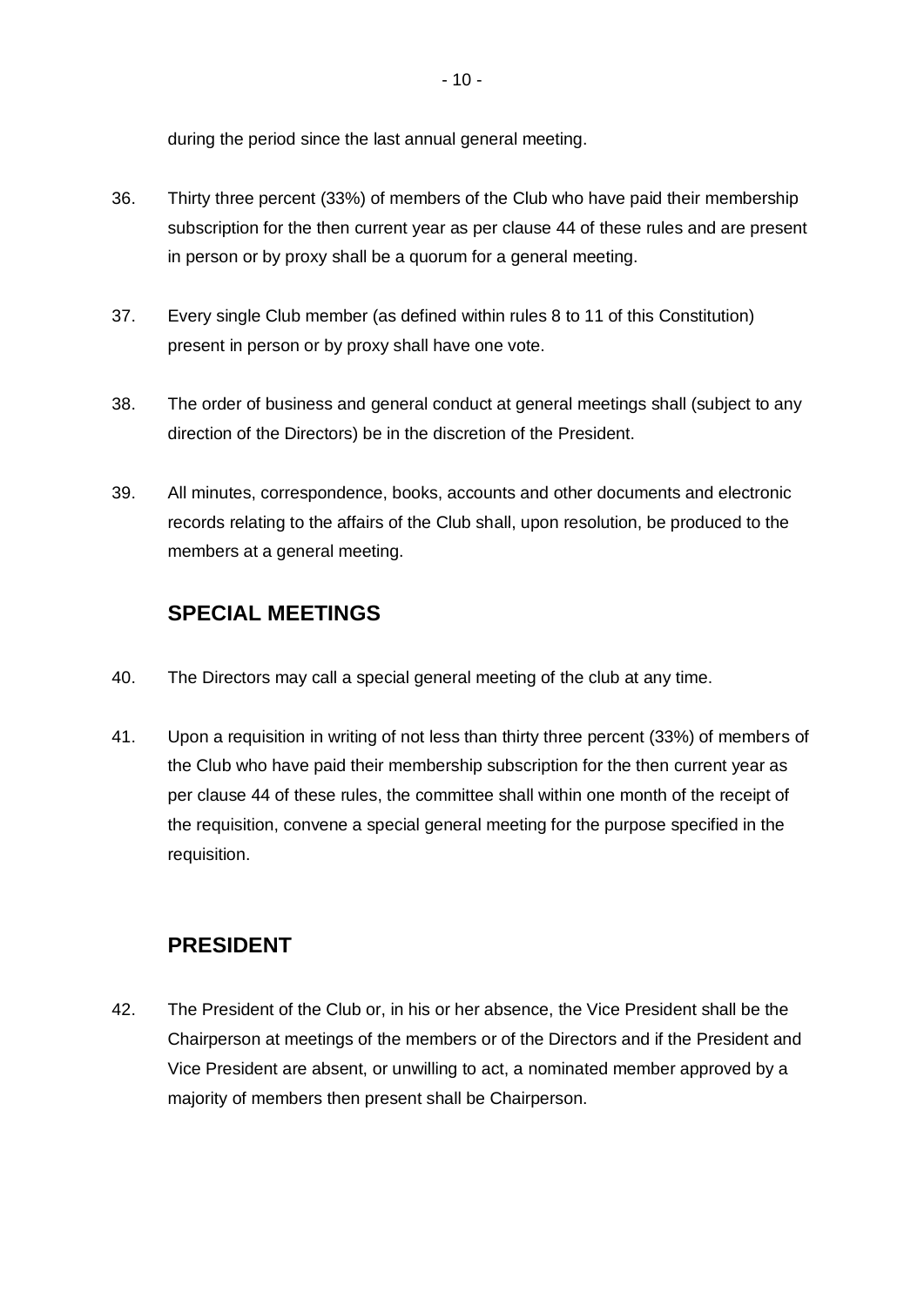43. At any meeting the President in the case of an equality of votes shall have a second or casting vote.

#### **SUBSCRIPTIONS**

- 44. (i) The subscription and joining fees for each class of membership shall be such sum as the Directors shall determine from time to time.
	- (ii) The subscription and joining fees for each class of membership shall be payable annually immediately after the Annual General Meeting or at such other time as the Directors shall determine from time to time.
	- (iii) The membership of any person whose subscription is outstanding for more than three (3) months after the due date for payment may in the discretion of the Directors be determined.

#### **EXPULSION OF A MEMBER**

- 45. (i) Subject to giving a member an opportunity to be heard or to make a written submission, the Directors may resolve to expel a member upon a charge of misconduct detrimental to the interests of the Club.
	- (ii) Particulars of the charge shall be communicated to the member at least 14 Days before the meeting of the Directors at which the matter will be determined.
	- (iii) The determination of the Directors shall be communicated to the member and in the event of an adverse determination the member shall subject to sub-rule (iv) hereof cease to be a member fourteen (14) days after the Directors have communicated their determination to him or her.
	- (iv) It shall be open to a member to appeal to the Club in general meeting against the expulsion. The intention to appeal shall be communicated to the Secretary or public officer of the Club within fourteen (14) days after the determination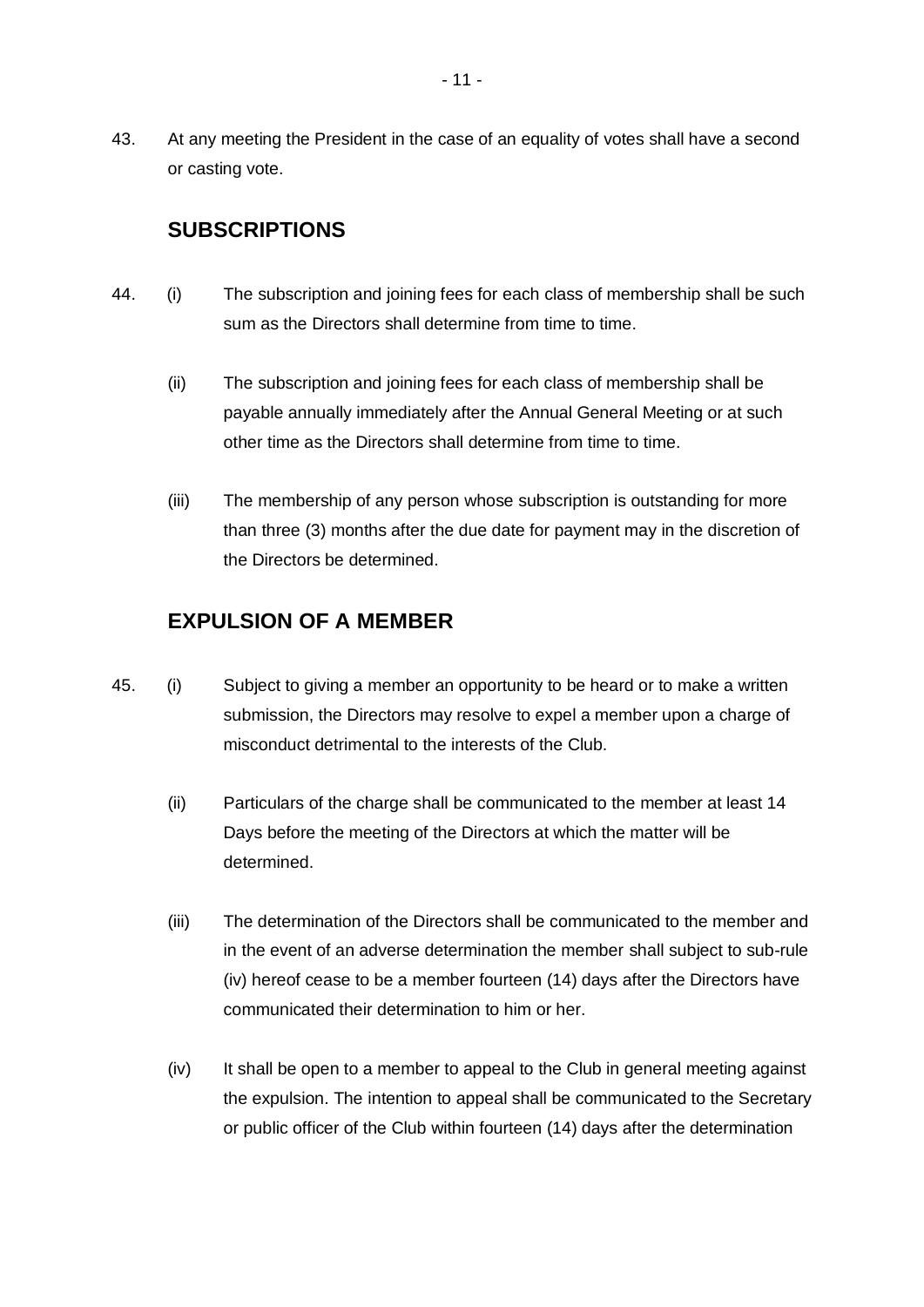of the Directors has been communicated to the member.

 $(v)$  In the event of an appeal under sub-rule  $(4)$  hereof the appellant's membership of the Club shall not be terminated unless the determination of the Directors to expel the member is upheld by the members of the Club in general meeting after the appellant has been heard, and in such event membership will be terminated at the date of the general meeting at which the determination of the Directors is upheld.

## **DISQUALIFICATION OF DIRECTORS**

- 46. The office of a Director shall become vacant if such Director is:
	- (i) disqualified by the Act;
	- (ii) removed pursuant to Rule 22 of this Constitution;
	- (iii) expelled under Rule 45 of this Constitution;
	- (iv) permanently incapacitated by ill health;
	- (v) absent without apology for more than three (3) consecutive committee meetings, or more than three (3) Committee meetings in a financial year.

# **FINANCIAL YEAR**

47. The financial year of the club shall be the period of twelve (12) months ending on 31 March in each year.

# **AUDITOR**

- 48. The auditor shall be appointed by the Directors.
- 49. The auditor shall be a person who, for the time being, is licensed to act as an auditor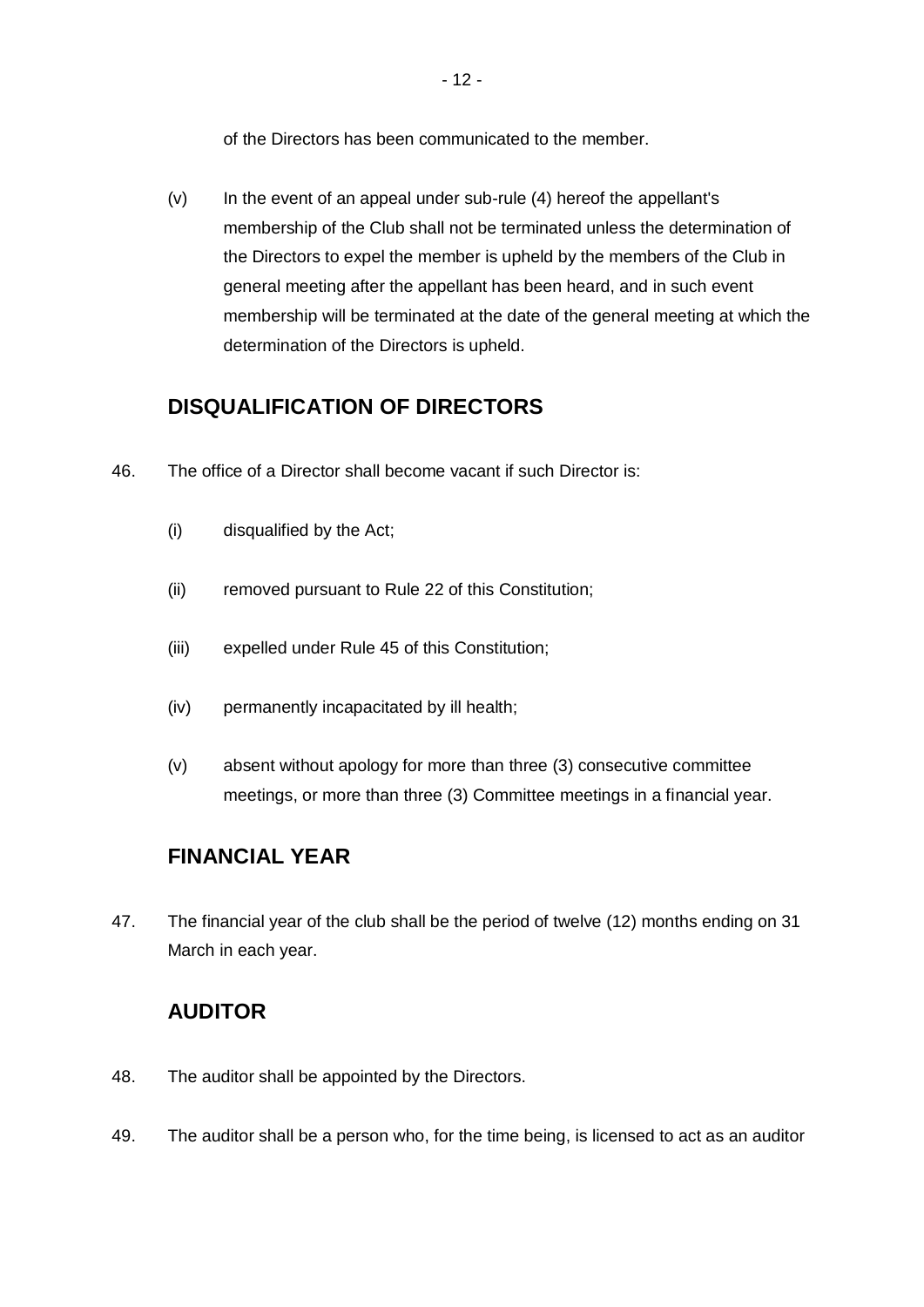under any legislation regulating the audit of the affairs of a limited liability company.

- 50. Upon the auditor ceasing to be a licensed auditor under the said legislation he or she shall cease to be the auditor of the Club.
- 51. The auditor shall make his or her audit and report, as far as possible, in the same manner and dealing with the same matters as if he or she were auditing the affairs of a limited liability company.
- 52. The Directors and every member of the Club shall immediately produce to the auditor all such property and all such accounts, books, papers and documents relating to the affairs of the Club as the auditor may require.

## **MINUTES**

- 53. (1) Proper minutes of all proceedings of meetings of the Club and of meetings of the Directors shall be entered within one (1) month after the relevant meeting in a minute book or such other electronic record as determined by the Committee kept for that purpose.
	- (2) The minutes kept pursuant to this rule shall be signed by the member who presided at the meeting, at the next succeeding meeting, or by the member presiding at the meeting at which the minutes are confirmed.
	- (3) Where minutes are entered and signed they shall until the contrary is proved by evidence that the meeting was convened and duly held, that all proceedings held at the meeting were duly held, and that all appointments made at the meeting were valid such appointments.

#### **SEAL**

- 54. The Club shall have a Seal.
- 55. Each Director shall be a Seal holder.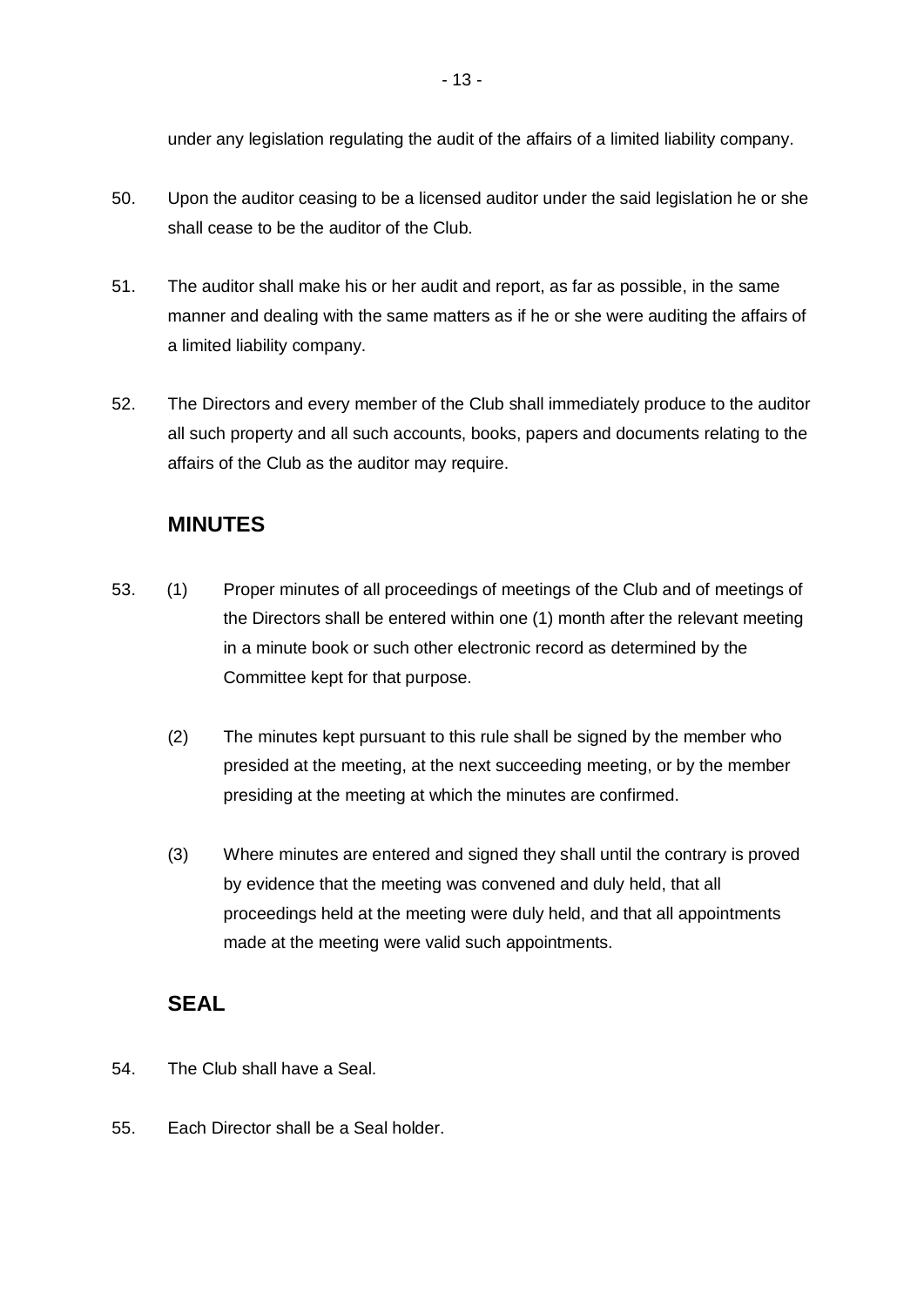56. The Seal of the Club shall not be affixed to any instrument except pursuant to the resolution of the Directors and the instrument shall be signed by either two Directors and the Seal shall be affixed in the presence of those signatories.

#### **NOTICES**

57. Notice in writing may be given to any member either personally or by sending it by post or by email to him or her at his or her postal or email address as it appears in the records of the Club.

#### **INDEMNITY**

- 58. Every Director and other officer or servant of the Club shall be indemnified by the Club against and it shall be the duty of the Directors out of the funds of the Club to pay all costs, losses and expenses (including travelling expenses) which any of such persons may incur or become liable by reason of any act or thing done by him or her as such member, Director, officer or servant or in any way in the discharge of his or her duties.
- 59. No Director or other officer or servant of the Club shall be liable for the acts, receipts, neglects or defaults of any other Director, officer or servant of the Club or for joining in any receipt or other act for conformity or for any loss or expense happening to the Club through the insufficiency or deficiency of title to any property acquired by order of the Directors for or on behalf of the Club in or upon which any of the moneys of the Club shall be invested or for any loss or damage arising from bankruptcy, insolvency or the unlawful act of any person or for any loss occasioned by any error of judgment or oversight on his or her part or for any other loss, damage or misfortune whatsoever which shall happen in the execution of his or her duties or in relation thereto unless the same happen through his or her own dishonesty, wilful negligence, default, breach of duty or breach of trust.

# **ALTERATION TO THE RULES**